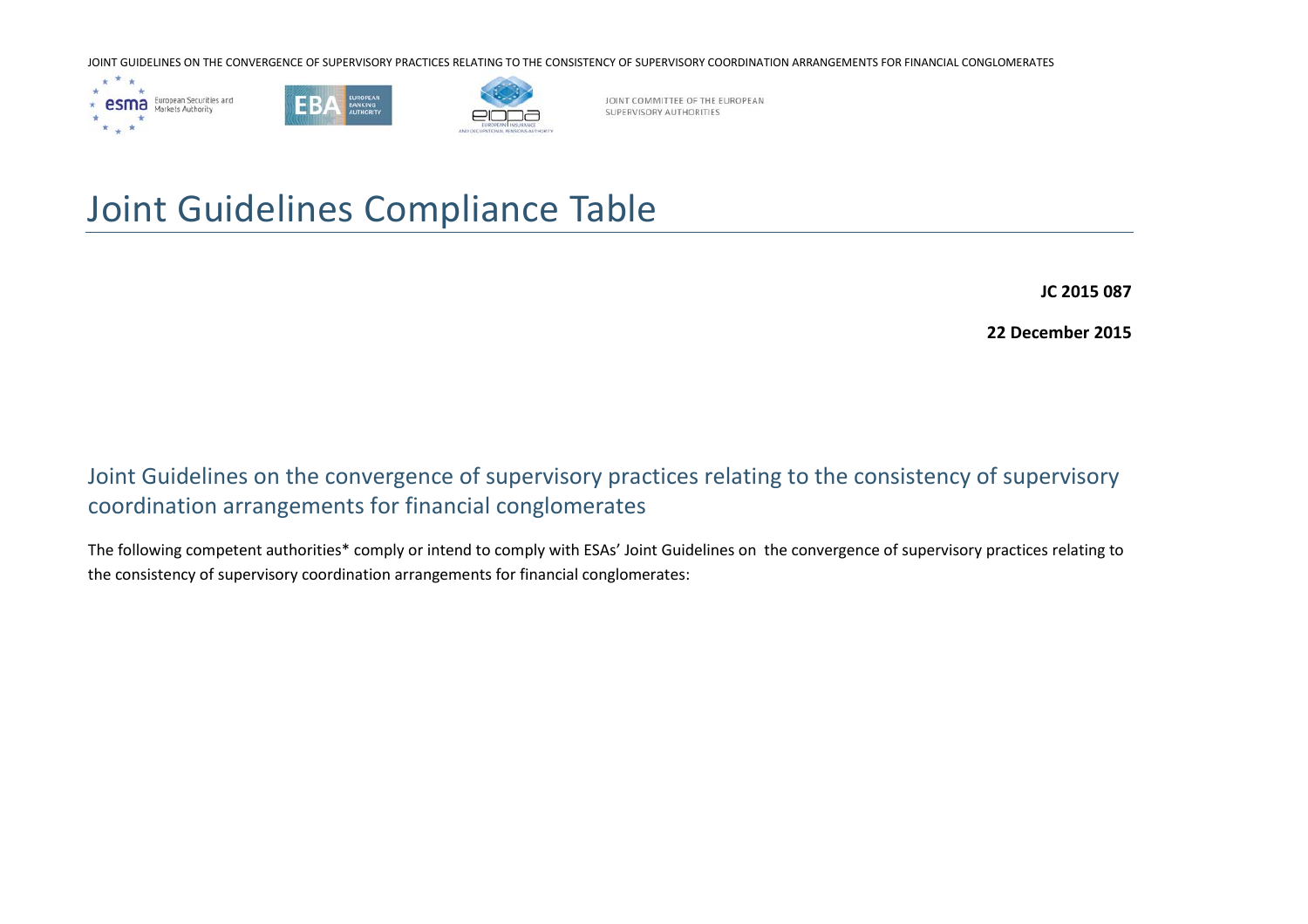





|           |                     | Competent<br>authority   | Relevant<br>ESA/ESAs             | Status of<br>compliance | Comments provided by the competent authority                                                                                                                                                                                                                                                                                                                                                                                                                                                                                                                                                                                                                                                                                                                                                                                                                                                                                                                                                                                                               |  |  |  |  |
|-----------|---------------------|--------------------------|----------------------------------|-------------------------|------------------------------------------------------------------------------------------------------------------------------------------------------------------------------------------------------------------------------------------------------------------------------------------------------------------------------------------------------------------------------------------------------------------------------------------------------------------------------------------------------------------------------------------------------------------------------------------------------------------------------------------------------------------------------------------------------------------------------------------------------------------------------------------------------------------------------------------------------------------------------------------------------------------------------------------------------------------------------------------------------------------------------------------------------------|--|--|--|--|
|           | <b>Member State</b> |                          |                                  |                         |                                                                                                                                                                                                                                                                                                                                                                                                                                                                                                                                                                                                                                                                                                                                                                                                                                                                                                                                                                                                                                                            |  |  |  |  |
| AT        | Austria             | <b>FMA</b>               | <b>EBA/EIOPA/</b><br><b>ESMA</b> | <b>Yes</b>              | Bundesgesetz über die zusätzliche Beaufsichtigung der Kreditinstitute,<br>Versicherungsunternehmen und Wertpapierfirmen eines Finanzkonglomerats<br>(Finanzkonglomerategesetz - FKG) (Federal law on the supplementary supervision of<br>credit institutions, insurance companies and investment companies of a financial<br>conglomerate - Financial Conglomerates law):<br>https://www.ris.bka.gv.at/GeltendeFassung.wxe?Abfrage=Bundesnormen&Gesetze<br>$s$ nummer=20003448                                                                                                                                                                                                                                                                                                                                                                                                                                                                                                                                                                             |  |  |  |  |
| <b>BE</b> | Belgium             | National Bank of Belgium | <b>EBA</b>                       | <b>Yes</b>              | The Belgian Banking Law includes the legal basis for setting up colleges for financial<br>conglomerates.<br>Since the concerned Joint Guidelines are only directed towards competent<br>authorities, there was no need to adopt a specific national measure that would<br>incorporate the guidelines.<br>Furthermore, the answer from the National Bank of Belgium to the EBA concerns<br>only the "Less Significant Credit Institutions". The ECB will reply for the (Belgian)<br>"Significant Credit Institutions".<br>Since there are no Belgian financial conglomerates for which the NBB (and not the<br>ECB) is coordinator, and consequently, no groups for which the NBB needs to use<br>these guidelines to organize a fico college, we consider the NBB to be compliant<br>with the guidelines.<br>If a financial conglomerate, with a Belgian "less significant credit institution" being<br>part of it and with a cross-border dimension as referred to in the Guidelines, would<br>be created, the NBB will of course apply these guidelines. |  |  |  |  |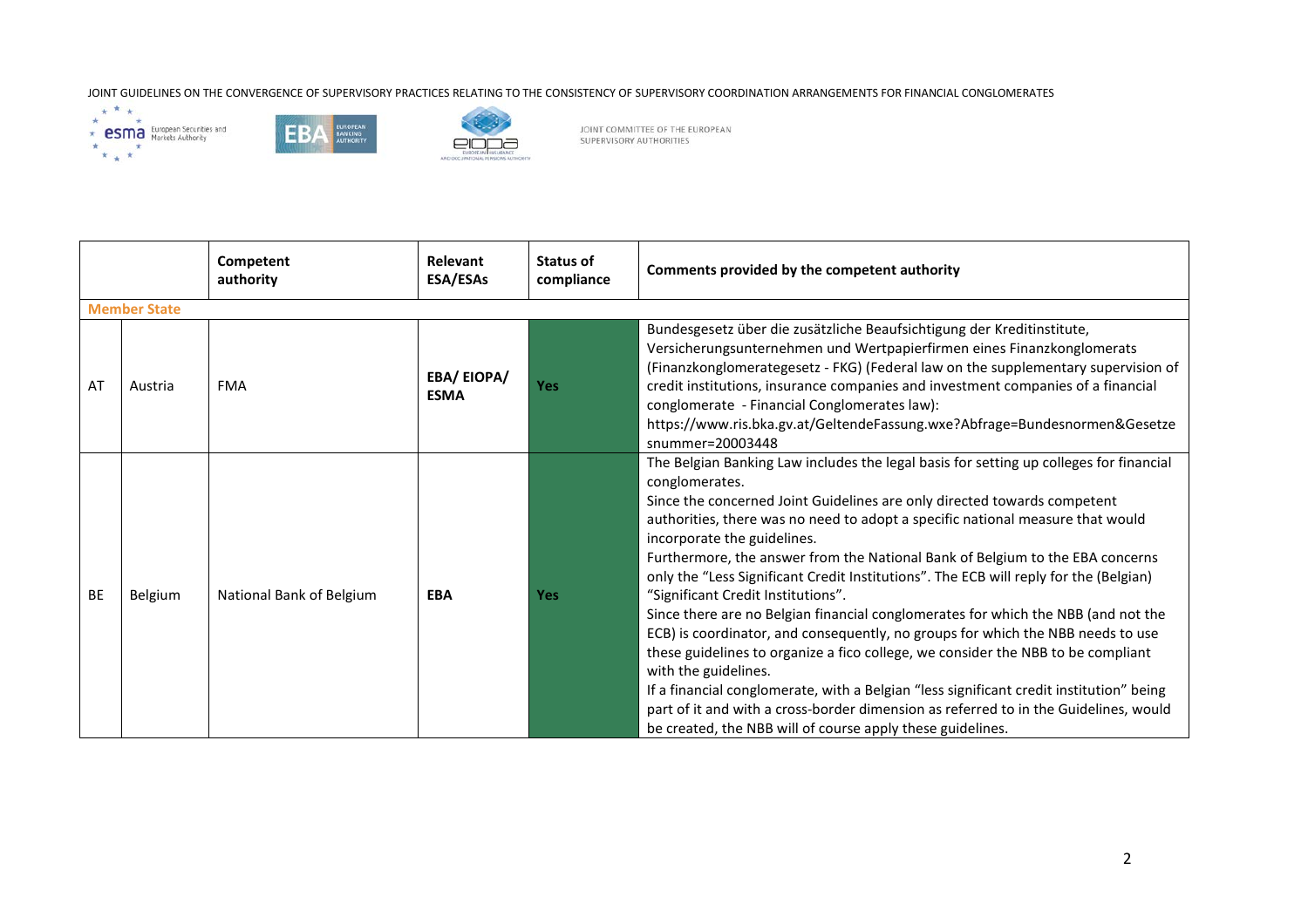





EURI<br>I AND OCCURATI

|           |                   | Competent<br>authority                                                                                 | <b>Relevant</b><br>ESA/ESAs | <b>Status of</b><br>compliance | Comments provided by the competent authority                                                                                                                                                                                                                                                                                                                                       |
|-----------|-------------------|--------------------------------------------------------------------------------------------------------|-----------------------------|--------------------------------|------------------------------------------------------------------------------------------------------------------------------------------------------------------------------------------------------------------------------------------------------------------------------------------------------------------------------------------------------------------------------------|
|           |                   | National Bank of Belgium                                                                               | <b>EIOPA</b>                | Intend to<br>comply            | By 1 January 2016.<br>The legal basis for setting up colleges for financial conglomerates for the insurance<br>sector will be included in the new Belgian Insurance Law.<br>The Insurance Law will transpose the solvency II directive and the financial<br>conglomerate directive for insurance undertakings.<br>The Insurance Law will enter into force on the 1st January 2016. |
|           |                   | <b>Financial Services and</b><br><b>Markets Authority</b>                                              | <b>ESMA</b>                 | <b>Yes</b>                     | As the above mentioned Guideline is not addressed to market participants but only<br>to supervisory authorities, we introduced them in our supervisory internal practices.<br>As those practices are internal, they were not made public.                                                                                                                                          |
|           | <b>Bulgaria</b>   | Българска народна банка<br>(Bulgarian National Bank)                                                   | <b>EBA</b>                  | <b>Yes</b>                     |                                                                                                                                                                                                                                                                                                                                                                                    |
| <b>BG</b> |                   | Комисията за финансов<br>надзор (Financial Supervision<br>Commission)                                  | <b>EIOPA/ ESMA</b>          | <b>Yes</b>                     | With Decision of the Bulgarian Financial Supervision Commission (#264<br>H3H/7.04.2015) we comply with all the guidelines without the need for additional<br>measures. With this FSC Decision the Guidelines become obligatory for us and we<br>have to comply with them in our supervisory practices.                                                                             |
|           |                   | Κεντρική Τράπεζα της Κύπρου<br>(Central Bank of Cyprus)                                                | <b>EBA</b>                  | <b>Yes</b>                     |                                                                                                                                                                                                                                                                                                                                                                                    |
|           |                   | Επιτροπή Κεφαλαιαγοράς<br>Κύπρου (Cyprus Securities<br>and Exchange Commission)                        | <b>ESMA</b>                 | <b>Yes</b>                     | The link to the national measures implementing the said guidelines:<br>http://www.cysec.gov.cy/CMSPages/GetFile.aspx?guid=2468f1b7-8a77-4b3f-826d-<br>e96b307a582b                                                                                                                                                                                                                 |
| <b>CY</b> | Cyprus            | Αρμοδιότητα της Υπηρεσίας<br>Ελέγχου Ασφαλιστικών<br>Εταιρειών (Cyprus Insurance<br>Companies Control) | <b>EIOPA</b>                | <b>Yes</b>                     | Please be informed that the Insurance Companies Control Service (ICCS) Cyprus has<br>complied with the guidelines on the coordination arrangements for financial<br>conglomerates on 23/03/2015. The guidelines were issued in Greek and can be<br>found on ICCS's website<br>(http://www.mof.gov.cy/mof/mof.nsf/All/17FDF129185EC95CC2257E36002<br>A19FA?OpenDocument).           |
| <b>CZ</b> | Czech<br>Republic | Česká Národni Banka (Czech<br>National Bank)                                                           | EBA / EIOPA/<br><b>ESMA</b> | <b>Yes</b>                     | The CNB has published JC/GL/2014/01 on its web site<br>(http://www.cnb.cz/en/supervision financial market/legislation/financial conglom<br>erates/methodology interpretation.html), together with the Annex specifying the                                                                                                                                                         |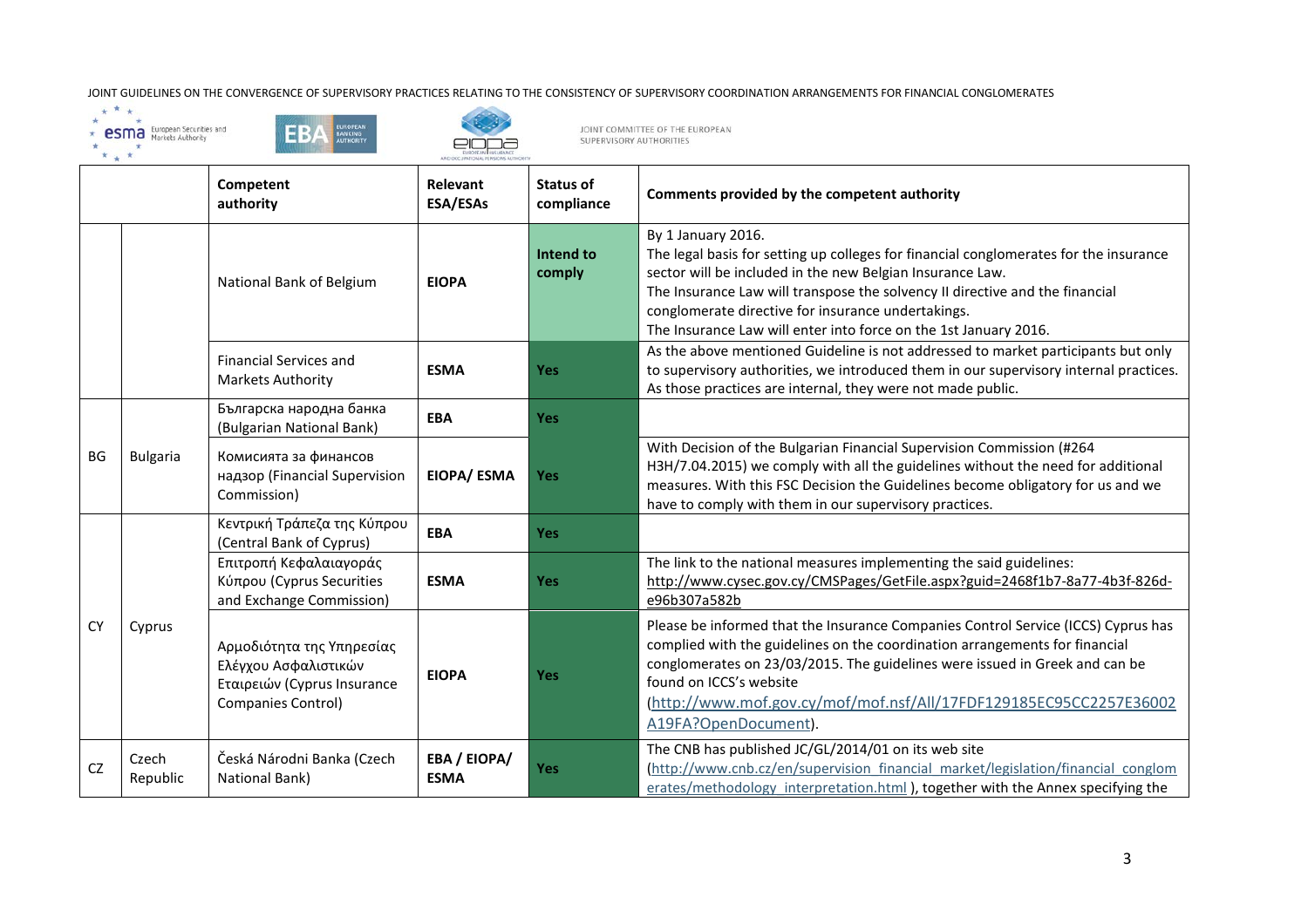





|    |         | Competent<br>authority                                                                                   | Relevant<br>ESA/ESAs        | <b>Status of</b><br>compliance | Comments provided by the competent authority                                                                                                                                                                                                                                                                                                                                                                                                                                                                                                                                                                                                                                                                                                                                                                                                                                                                                                                                                                                                                                                                                                                                                                                                                                                                                                         |
|----|---------|----------------------------------------------------------------------------------------------------------|-----------------------------|--------------------------------|------------------------------------------------------------------------------------------------------------------------------------------------------------------------------------------------------------------------------------------------------------------------------------------------------------------------------------------------------------------------------------------------------------------------------------------------------------------------------------------------------------------------------------------------------------------------------------------------------------------------------------------------------------------------------------------------------------------------------------------------------------------------------------------------------------------------------------------------------------------------------------------------------------------------------------------------------------------------------------------------------------------------------------------------------------------------------------------------------------------------------------------------------------------------------------------------------------------------------------------------------------------------------------------------------------------------------------------------------|
|    |         |                                                                                                          |                             |                                | template for the mapping process for the financial conglomerate, both in English<br>and in national language. Moreover, CNB statement was published on the Czech<br>web site announcing publication of the guidelines and confirmation of the CNB<br>intention to comply and follow the guidelines. However, this statement is available<br>in the national language only<br>(http://www.cnb.cz/cs/dohled financni trh/legislativni zakladna/obecne pokyny<br>evropskych organu dohledu/jc gl 2014 01 sdeleni cnb.html)                                                                                                                                                                                                                                                                                                                                                                                                                                                                                                                                                                                                                                                                                                                                                                                                                              |
| DE | Germany | BaFin-Bundesanstalt für<br>Finanzdienstleistungsaufsicht<br>(Federal Financial Supervisory<br>Authority) | <b>EBA / EIOPA</b><br>ESMA/ | Yes                            | German Act on Supervision of Financial Conglomerates (the "Act";<br>http://www.gesetze-im-internet.de/fkag). BaFin takes the "Joint Guidelines on the<br>convergence of supervisory practices" into account when applying the Act. Thus, no<br>new national legislation was necessary to comply with the Joint Guidelines.<br>In the following, please find references to relevant national provisions:<br>Title II of the Joint Guidelines: "Mapping procedure, cooperation structure and<br>$\bullet$<br>coordination arrangements" - Corresponding rules are laid down in Art. 4, 6<br>and 11 of the Act.<br>Title III: "Coordination of information exchange in going concern and<br>$\bullet$<br>emergency situations" - Corresponding rules are laid down in Art. 4, 5, 29 and<br>30 of the Act.<br>Title IV: "Supervisory assessment of financial conglomerates" - Corresponding<br>$\bullet$<br>rules are laid down in Art. 5(1) no. 1 and 4, Art. 17 - 23 of the Act.<br>Title V: "Supervisory planning and coordination of supervisory activities in going<br>$\bullet$<br>concern and emergency situations" - Corresponding rules are laid down in Art.<br>4(5) and (6), Art. 5(3) and 25(1) of the Act.<br>Title VI: "Decision-making processes among competent authorities":<br>Corresponding rules are laid down in Art. 5 of the Act. |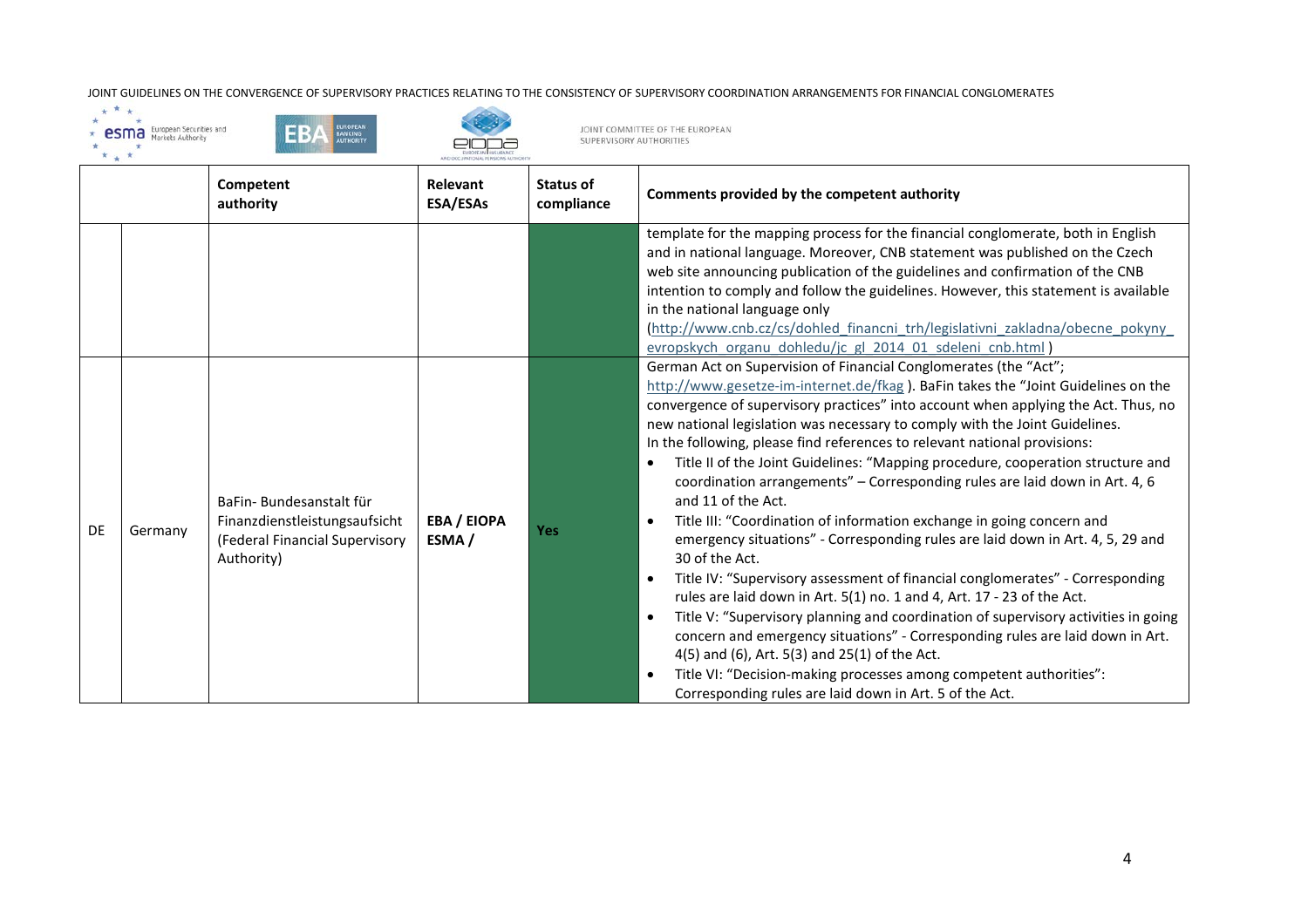JOINT GUIDELINES ON THE CONVERGENCE OF SUPERVISORY PRACTICES RELATING TO THE CONSISTENCY OF SUPERVISORY COORDINATION ARRANGEMENTS FOR FINANCIAL CONGLOMERATES  $\star \star \star \star$ <br>  $\star$  esting  $\star$  and  $\star$   $\star$  and  $\star$   $\star$  and  $\$ 







AND OCCUPATIONAL PENSIONS AUTHORITY

|    |         | Competent<br>authority                                                     | <b>Relevant</b><br>ESA/ESAs      | <b>Status of</b><br>compliance | Comments provided by the competent authority                                                                                                                                                                                                                                                                                                                                                                                                                                                                                                                                                                                                                                                                                                                   |
|----|---------|----------------------------------------------------------------------------|----------------------------------|--------------------------------|----------------------------------------------------------------------------------------------------------------------------------------------------------------------------------------------------------------------------------------------------------------------------------------------------------------------------------------------------------------------------------------------------------------------------------------------------------------------------------------------------------------------------------------------------------------------------------------------------------------------------------------------------------------------------------------------------------------------------------------------------------------|
| DK | Denmark | Finanstilsynet (Danish<br><b>Financial Supervisory</b><br>Authority)       | EBA / EIOPA/<br><b>ESMA</b>      | Yes                            | The JC guidelines apply as from 23 February 2015. Finanstilsynet will as of this date<br>comply with the JC guidelines, when carrying out the supplementary supervision<br>according to the Directive 202/87/EC (FICOD). Relevant parts of the JC guidelines<br>will be reflected in written arrangements for relevant supervisory colleges, when<br>these are being updated during the first half of 2015.                                                                                                                                                                                                                                                                                                                                                    |
| EE | Estonia | Finantsinspektsioon (Financial<br>Supervision Authority)                   | <b>EBA/EIOPA/</b><br><b>ESMA</b> | Yes                            |                                                                                                                                                                                                                                                                                                                                                                                                                                                                                                                                                                                                                                                                                                                                                                |
|    | Greece  | Τράπεζα της Ελλάδος (Bank of<br>Greece)                                    | <b>EBA / EIOPA</b>               | <b>Intends to</b><br>comply    | By such time necessary legislative or regulatory proceedings have been completed.                                                                                                                                                                                                                                                                                                                                                                                                                                                                                                                                                                                                                                                                              |
| EL |         | Ελληνική Επιτροπή<br>Κεφαλαιαγοράς (Hellenic<br>Capital Market Commission) | <b>ESMA</b>                      | <b>Intends to</b><br>comply    | No date. The date a relevant institution or instrument exists in my jurisdiction.                                                                                                                                                                                                                                                                                                                                                                                                                                                                                                                                                                                                                                                                              |
|    |         | Banco de España (Bank of<br>Spain)                                         | <b>EBA</b>                       | <b>Yes</b>                     |                                                                                                                                                                                                                                                                                                                                                                                                                                                                                                                                                                                                                                                                                                                                                                |
|    |         | Comisión Nacional del<br>Mercado de Valores                                | <b>ESMA</b>                      | Yes                            |                                                                                                                                                                                                                                                                                                                                                                                                                                                                                                                                                                                                                                                                                                                                                                |
| ES | Spain   | Dirección General de Seguros<br>y Fondos de Pensiones                      | <b>EIOPA</b>                     | <b>Yes</b>                     | Please, find below the electronic links to our national regulation whereby we<br>comply with those guidelines:<br>Ley 5/2005, de 22 de abril, de supervisión de los conglomerados financieros y por la<br>que se modifican otras leyes del sector financiero. Mainly, Artículo 6. Cooperación<br>entre autoridades competentes.<br>http://www.boe.es/buscar/pdf/2005/BOE-A-2005-6561-consolidado.pdf<br>Real Decreto 1332/2005, de 11 de noviembre, por el que se desarrolla la Ley<br>5/2005, de 22 de abril, de supervisión de los conglomerados financieros y por la que<br>se modifican otras leyes del sector financiero. (BOE de 23). Mainly, Artículo 16.<br>Cooperación entre autoridades competentes.<br>http://app.bde.es/clf www/leyes.jsp?id=61438 |
| F1 | Finland | Finanssivalvonta (Finnish                                                  | EBA / EIOPA/                     | <b>Yes</b>                     | The compliance of this guidelines has been decided in our management group in                                                                                                                                                                                                                                                                                                                                                                                                                                                                                                                                                                                                                                                                                  |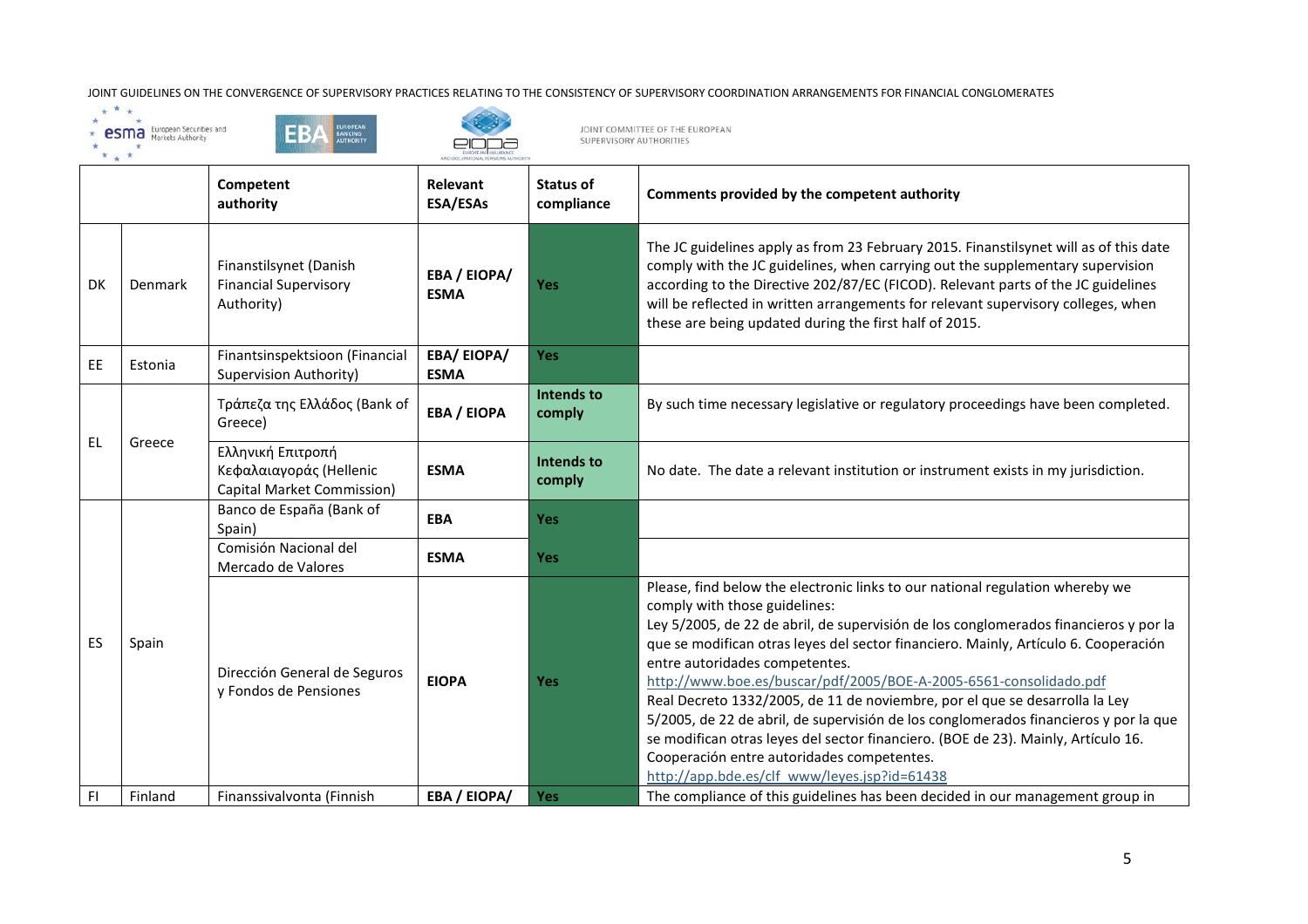





EURI<br>I AND OCCURATI

|           |         | Competent<br>authority                                                                                                 | <b>Relevant</b><br>ESA/ESAs       | <b>Status of</b><br>compliance | Comments provided by the competent authority                                                                                                                                                                                                                                                                                                                                                                                                                                                                                                                                                                                                                                                                                                                                                                                                                                                                                                                                                                                                    |
|-----------|---------|------------------------------------------------------------------------------------------------------------------------|-----------------------------------|--------------------------------|-------------------------------------------------------------------------------------------------------------------------------------------------------------------------------------------------------------------------------------------------------------------------------------------------------------------------------------------------------------------------------------------------------------------------------------------------------------------------------------------------------------------------------------------------------------------------------------------------------------------------------------------------------------------------------------------------------------------------------------------------------------------------------------------------------------------------------------------------------------------------------------------------------------------------------------------------------------------------------------------------------------------------------------------------|
|           |         | <b>Financial Supervisory</b><br>Authority)                                                                             | <b>ESMA</b>                       |                                | February 2015 and confirmed by the Board. Since these guidelines handle only<br>supervisory work we have not published them explicitly. There is general link to all<br>EIOPA guidelines in our web page (pages are only in Finnish and Swedish)<br>http://www.finanssivalvonta.fi/fi/Saantely/Saantelyhankkeet/Solvenssi/Pages/Defa<br>ult.aspx<br>Implementation of Guidelines on coordination arrangements is and will be done by<br>supervisory practices. For the relevant group the template for the mapping process<br>is in use and the MoU will be updated following the principles of the Guidelines and<br>the draft Coordination Arrangement introduced during the drafting process.                                                                                                                                                                                                                                                                                                                                                |
| <b>FR</b> | France  | ACPR- Autorité de Contrôle<br>Prudentiel et de Résolution<br>(Prudential Supervisory &<br><b>Resolution Authority)</b> | <b>EBA / EIOPA</b>                | <b>Yes</b>                     |                                                                                                                                                                                                                                                                                                                                                                                                                                                                                                                                                                                                                                                                                                                                                                                                                                                                                                                                                                                                                                                 |
|           |         | Autorité des Marchés<br><b>Financiers</b>                                                                              | <b>ESMA</b>                       | <b>Yes</b>                     |                                                                                                                                                                                                                                                                                                                                                                                                                                                                                                                                                                                                                                                                                                                                                                                                                                                                                                                                                                                                                                                 |
| HU        | Hungary | Magyar Nemzeti Bank<br>(National Bank of Hungary)                                                                      | <b>EBA / EIOPA</b><br><b>ESMA</b> | Intends to<br>comply           | Please note that Act LXXXIII of 2013 on the supplementary supervision of financial<br>conglomerates provides for the implementation of the Directive 2002/87/EC<br>(Financial Conglomerates Directive). The Act contains rules<br>on defining a group as financial conglomerate,<br>on the internal control system and risk management of the conglomerate,<br>on the coordinator,<br>$\bullet$<br>on the possibility to conclude coordination arrangements,<br>$\bullet$<br>on cooperation, information exchange and control,<br>etc.<br>$\bullet$<br>The calculation of the capital requirement at the level of the conglomerate is<br>defined in Decree 41/2013. (IX.30.) of the Minister of the National Economy.<br>The internal implementing measures are detailed in the Direction by the Deputy<br>Governor (of the MNB) No. 2014-209 on setting up and operating supervisory<br>colleges. Reference to the Joint Committee Guidelines on coordination<br>arrangements for financial conglomerates is being included in this Direction. |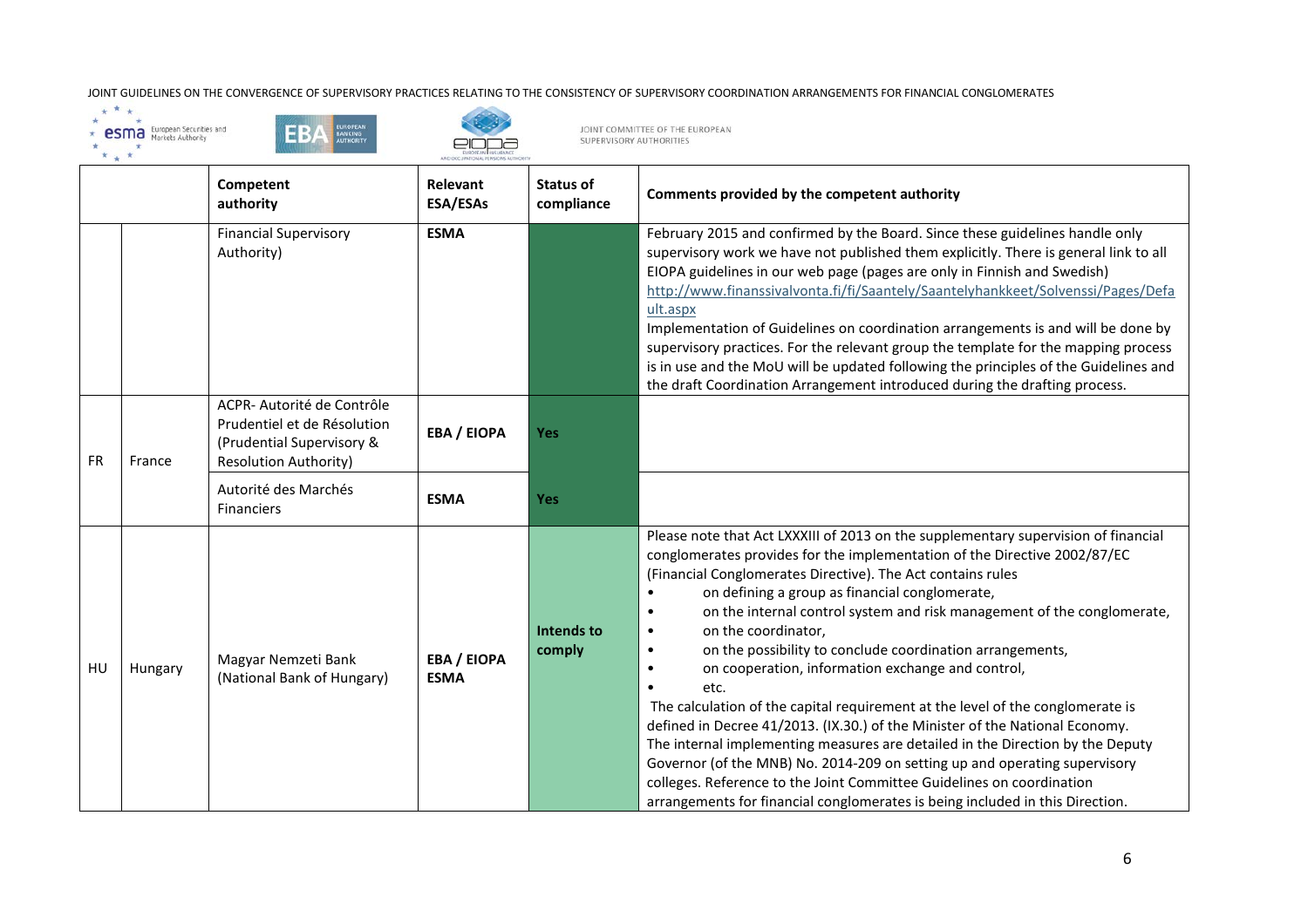## JOINT GUIDELINES ON THE CONVERGENCE OF SUPERVISORY PRACTICES RELATING TO THE CONSISTENCY OF SUPERVISORY COORDINATION ARRANGEMENTS FOR FINANCIAL CONGLOMERATES  $\star \star \star \star$ <br>  $\star$  esting  $\star$  and  $\star$   $\star$  and  $\star$   $\star$  and  $\$







AND OCCUPATIONAL PENSIONS AUTHORITY

|           |         | Competent<br>authority                                                  | <b>Relevant</b><br><b>ESA/ESAs</b> | <b>Status of</b><br>compliance | Comments provided by the competent authority                                                                                                                                                                                                                                                                                                                                                                                                                                                                                                                                                                                                                             |
|-----------|---------|-------------------------------------------------------------------------|------------------------------------|--------------------------------|--------------------------------------------------------------------------------------------------------------------------------------------------------------------------------------------------------------------------------------------------------------------------------------------------------------------------------------------------------------------------------------------------------------------------------------------------------------------------------------------------------------------------------------------------------------------------------------------------------------------------------------------------------------------------|
| <b>HR</b> | Croatia | <b>Croatian Financial Services</b><br><b>Supervisory Agency (HANFA)</b> | <b>EIOPA</b>                       | <b>Yes</b>                     | Implementing measures:<br>1. Act on Financial Conglomerates (Official Gazette No. 147/8 and 54/13)<br>2. Insurance Act (Official Gazette No. 30/15 which transposed the provisions of<br>Article 248 of the Solvency II Directive (2009/138/EC) into Article 330)                                                                                                                                                                                                                                                                                                                                                                                                        |
|           |         | National Bank of Croatia                                                | EBA / ESMA                         | <b>Yes</b>                     |                                                                                                                                                                                                                                                                                                                                                                                                                                                                                                                                                                                                                                                                          |
| ΙE        | Ireland | Central Bank of Ireland                                                 | <b>EBA / EIOPA/</b><br><b>ESMA</b> | Intends to<br>comply           | The Insurance Supervision Directorate of the Central Bank of Ireland is undertaking<br>a full review of our current supervisory processes in advance of Solvency II<br>implementation. The new processes under development will incorporate the new<br>supervisory responsibilities that fall out of the FICOD Guidelines. This review process<br>is underway and is expected to be completed in Q4 2015. We intend to comply with<br>the FICOD Guidelines in advance of 31/12/2015. We will submit a revised<br>Confirmation of Compliance by year-end 2015.                                                                                                            |
| IT        | Italy   | Banca d'Italia (Bank of Italy)                                          | <b>EBA</b>                         | <b>Yes</b>                     | In July 2015 the Bank of Italy amended its internal guidance for the performance of<br>supplementary supervision of financial conglomerates in order to introduce a<br>specific reference to the content of the Guidelines. According to such amendment,<br>units in charge of supplementary supervision of financial conglomerates take into<br>account the mentioned Guidelines for the performance of their activity and, where<br>necessary, they act in order to modify agreements among authorities which are not<br>compliant with such Guidelines.                                                                                                               |
|           |         | IVASS - Istituto per la<br>Vigilanza sulle assicurazioni                | <b>EIOPA</b>                       | Intends to<br><b>Comply</b>    | We intend to be compliant with the Joint guidelines through their implementation<br>in our supervisory framework, namely, an update to IVASS Supervisory Handbook.<br>IVASS has already started the update which should include as well the<br>implementation of the EIOPA SRP guidelines. December 2015 - March 2016 is the<br>estimated timeframe to finalize the process: this timeframe is indeed deemed<br>necessary to complete the overall regulatory proceeding, in order to achieve a<br>proper and comprehensive implementation of the GLs set. In the meantime,<br>guidelines will be applied in any case, even though not yet formalized in the<br>Handbook. |
|           |         | Commissione Nazionale per le<br>Società e la Borsa                      | <b>ESMA</b>                        | <b>Yes</b>                     |                                                                                                                                                                                                                                                                                                                                                                                                                                                                                                                                                                                                                                                                          |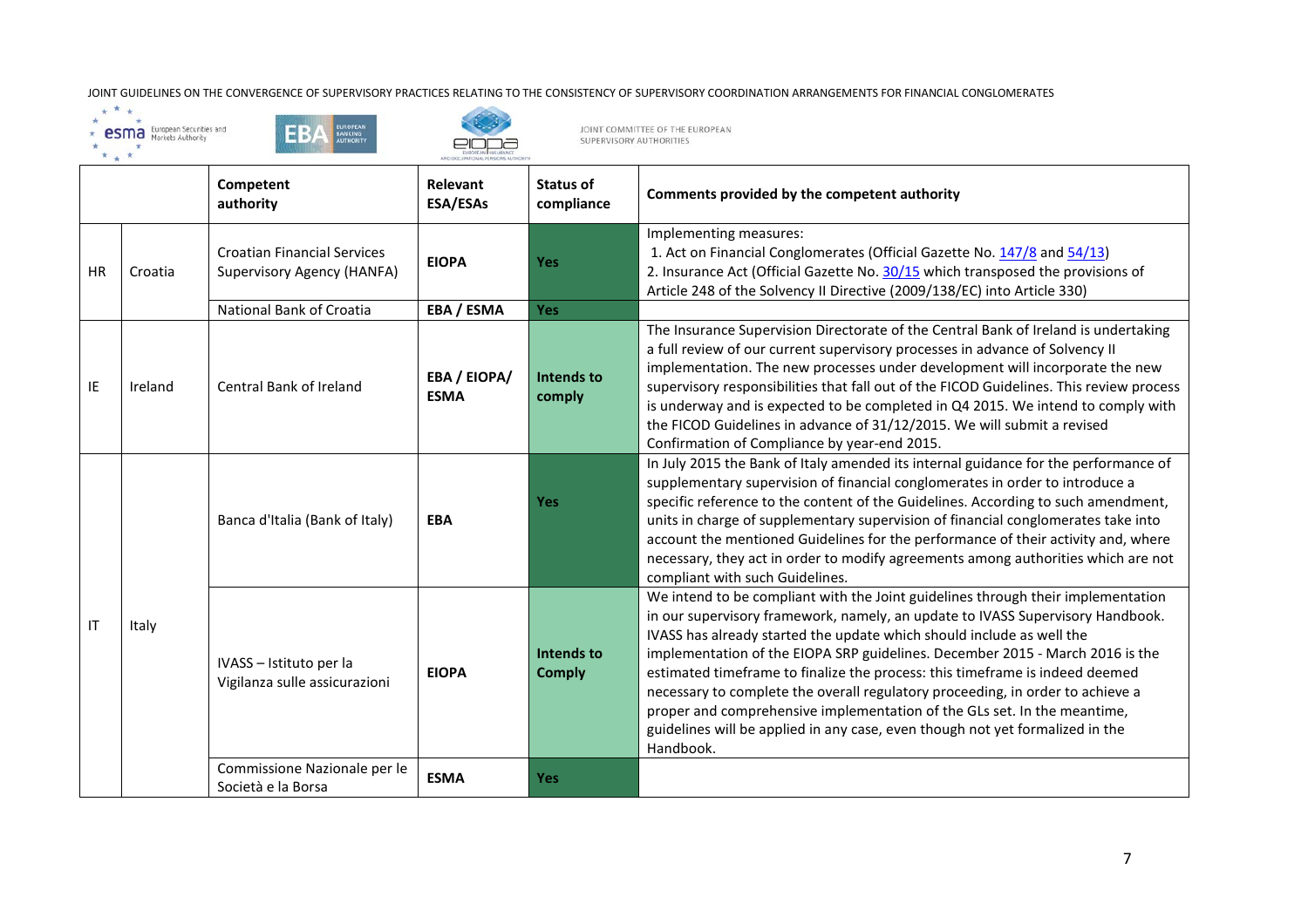





EUR<br>AND OCCURN

|           |                 | Competent<br>authority                                                                                           | <b>Relevant</b><br><b>ESA/ESAs</b> | Status of<br>compliance  | Comments provided by the competent authority                                                                                                                                                                                                                                                                                                                                    |
|-----------|-----------------|------------------------------------------------------------------------------------------------------------------|------------------------------------|--------------------------|---------------------------------------------------------------------------------------------------------------------------------------------------------------------------------------------------------------------------------------------------------------------------------------------------------------------------------------------------------------------------------|
| <b>LT</b> | Lithuania       | Lietuvos Bankas (Bank of<br>Lithuania)                                                                           | EBA / EIOPA/<br><b>ESMA</b>        | Intends to<br>comply     | The Bank of Lithuania intends to comply with the Joint Guidelines by 01/12/2015.<br>The Joint Guidelines will be implemented by adopting a Decision of the Director of<br>Supervision Service of the Bank of Lithuania. The draft has been prepared and will<br>be adopted in November this year. At the moment there are no financial<br>conglomerates operating in Lithuania. |
| LU        | Luxembou<br>rg  | Commission de Surveillance<br>du Secteur Financier<br>(Commission for the<br>Supervision of Financial<br>Sector) | EBA / ESMA                         | <b>Yes</b>               |                                                                                                                                                                                                                                                                                                                                                                                 |
|           |                 | Commissariat aux assurances                                                                                      | <b>EIOPA</b>                       | <b>Yes</b>               | http://www.commassu.lu/upload/files/475/Note_conglom%C3%A9rats_financiers.<br>pdf                                                                                                                                                                                                                                                                                               |
| LV        | Latvia          | Finanšu un Kapitāla tirgus<br>Komisija (Financial and Capital<br>Market Commission)                              | <b>EBA / EIOPA</b><br><b>ESMA</b>  | <b>Yes</b>               |                                                                                                                                                                                                                                                                                                                                                                                 |
| MT        | Malta           | <b>Malta Financial Services</b><br>Authority                                                                     | <b>EBA / EIOPA/</b><br><b>ESMA</b> | Intends to<br>comply     | 'By such time as the necessary legislative or regulatory proceedings have been<br>completed'  An updated Comply or Explain Form will be submitted to the<br>European Supervisory Authority once the Financial Conglomerates (Amendment)<br>Regulations will be published in the Government Gazette.                                                                             |
| <b>NL</b> | Netherlan<br>ds | Autoriteit Financiële Markten<br>(Authority for the Financial<br>Markets)                                        | <b>ESMA</b>                        | <b>Not</b><br>applicable | Within the Netherlands DNB is the competent authority with regard to these<br>guidelines.                                                                                                                                                                                                                                                                                       |
|           |                 | DNB - De Nederlandsche Bank<br>(National Bank of<br>Netherlands)                                                 | <b>EBA / EIOPA</b>                 | Intends to<br>comply     | Intends to comply with the Joint Guidelines by such time as the necessary legislative<br>or regulatory proceedings have been completed. DNB uses policy rules to<br>implement EBA and EIOPA guidelines. This has not been done recently, but will be<br>done in the upcoming months, in which these JC guidelines will also be formally<br>implemented.                         |
| <b>PL</b> | Poland          | Komisja Nadzoru<br>Finansowego (Polish Financial                                                                 | EBA / EIOPA/<br><b>ESMA</b>        | <b>Yes</b>               | Electronic link to national measures:<br>http://www.knf.gov.pl/o nas/wspolpraca miedzynarodowa/unia/wytyczne.html                                                                                                                                                                                                                                                               |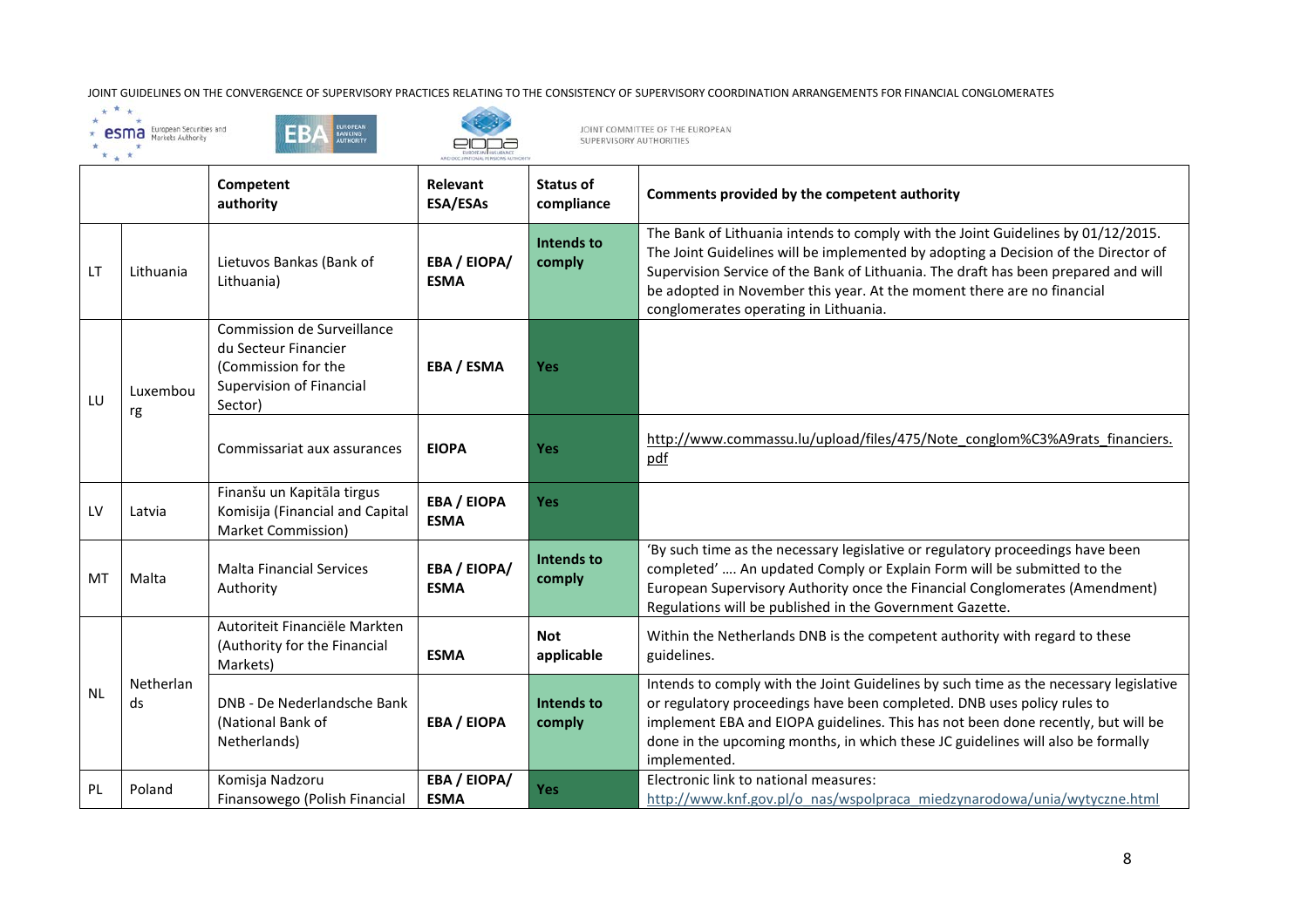





EUR<br>AND OCCURN

|           |          | Competent<br>authority                                              | Relevant<br><b>ESA/ESAs</b> | <b>Status of</b><br>compliance               | Comments provided by the competent authority                                                                                                                                                                                                                                                                                                                                                                                                                                                                                                                                                                                                                                                                                                                                                                                                                                                                                                                                                                                                                                                                                                                                                                                                                                                       |
|-----------|----------|---------------------------------------------------------------------|-----------------------------|----------------------------------------------|----------------------------------------------------------------------------------------------------------------------------------------------------------------------------------------------------------------------------------------------------------------------------------------------------------------------------------------------------------------------------------------------------------------------------------------------------------------------------------------------------------------------------------------------------------------------------------------------------------------------------------------------------------------------------------------------------------------------------------------------------------------------------------------------------------------------------------------------------------------------------------------------------------------------------------------------------------------------------------------------------------------------------------------------------------------------------------------------------------------------------------------------------------------------------------------------------------------------------------------------------------------------------------------------------|
|           |          | Supervision Authority)                                              |                             |                                              |                                                                                                                                                                                                                                                                                                                                                                                                                                                                                                                                                                                                                                                                                                                                                                                                                                                                                                                                                                                                                                                                                                                                                                                                                                                                                                    |
|           |          | Banco de Portugal (Bank of<br>Portugal)                             | <b>EBA</b>                  | Intends to<br>comply<br>Intends to<br>comply | Taking into account the data of the last Joint Committee List of Identified Financial<br>Conglomerates (as per 31 December 2013 figures) published in 23 <sup>rd</sup> October 2014, I<br>am currently notifying that Banco de Portugal intends to comply with the Joint<br>Guidelines JC/GL/2014/01 by the date a relevant financial conglomerate would be<br>identified in relation to which Banco de Portugal would be the coordinator or a<br>relevant competent authority.                                                                                                                                                                                                                                                                                                                                                                                                                                                                                                                                                                                                                                                                                                                                                                                                                    |
|           |          | Comissão do Mercado de<br>Valores Mobiliários                       | <b>ESMA</b>                 |                                              | Intends to comply with the Joint Guidelines by the date a relevant financial<br>conglomerate exists in my jurisdiction.                                                                                                                                                                                                                                                                                                                                                                                                                                                                                                                                                                                                                                                                                                                                                                                                                                                                                                                                                                                                                                                                                                                                                                            |
| PT        | Portugal | ASF - Autoridade de<br>Supervisão de Seguros e<br>Fundos de Pensões | <b>EIOPA</b>                | <b>Yes</b>                                   | Please note that, following the transposition of the Directive 2002/87/EC (the<br>'Financial Conglomerates Directive', 'FICOD'), the Portuguese legal framework<br>already complies with most of the joint guidelines on the convergence of<br>supervisory practices relating to the consistency of supervisory coordination<br>agreements for financial conglomerates.<br>However, we find that part of the joint guidelines (30, 50, 51, 52, 53, 55, 58, 60 and<br>61) can only be complied with within a college of financial conglomerates and in the<br>respective functioning, namely through the coordination arrangements and the<br>coordinated action plans. Nonetheless, the Portuguese legal framework does not<br>prevent nor restrict the implementation of these specific guidelines.<br>Therefore, these specific guidelines will be complied with within the operating of<br>the college of financial conglomerates.<br>As requested in the form, please find below the electronic link to the national<br>measures that assure the compliance with the guidelines (Decree-Law no.<br>145/2006, of 31 July, and two subsequent amendments):<br>https://dre.pt/application/file/a/539322<br>https://dre.pt/application/file/a/258031<br>https://dre.pt/application/file/a/25677134 |
| <b>RO</b> | Romania  | Banca Națională a României<br>(National Bank of Romania)            | <b>EBA</b>                  | Intends to<br>comply                         | Intends to comply with the Joint Guidelines by the date on which the National Bank<br>of Romania will have the quality of coordinator or relevant competent authority in                                                                                                                                                                                                                                                                                                                                                                                                                                                                                                                                                                                                                                                                                                                                                                                                                                                                                                                                                                                                                                                                                                                           |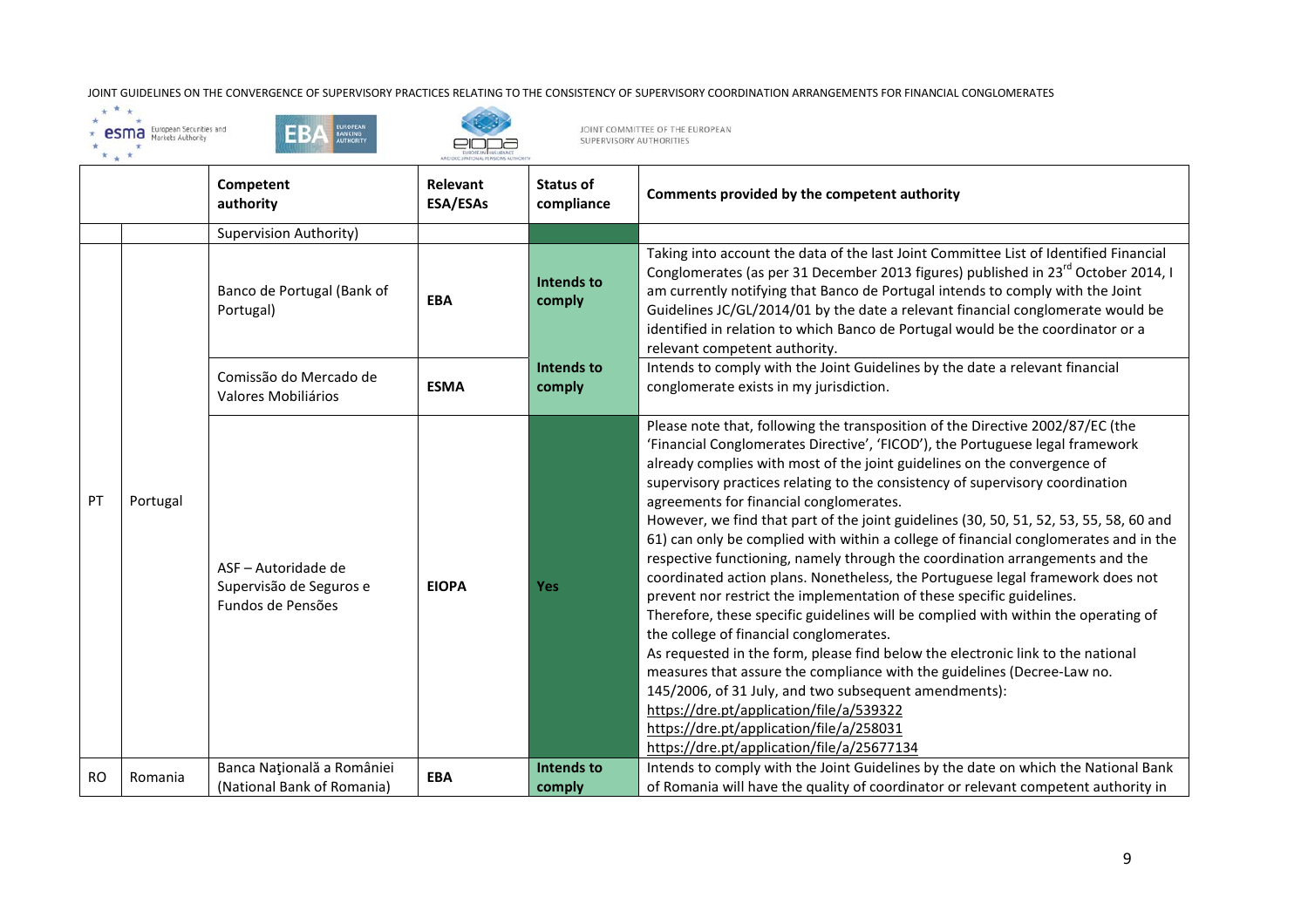JOINT GUIDELINES ON THE CONVERGENCE OF SUPERVISORY PRACTICES RELATING TO THE CONSISTENCY OF SUPERVISORY COORDINATION ARRANGEMENTS FOR FINANCIAL CONGLOMERATES  $\star \star \star \star$ <br>  $\star$  esting  $\star$  and  $\star$   $\star$  and  $\star$   $\star$  and  $\$ 







AND OCCUPATIONAL PENSIONS AUTHORITY

|           |          | Competent<br>authority                                                                            | Relevant<br>ESA/ESAs             | Status of<br>compliance | Comments provided by the competent authority                                                                                                                                                                                                                                                                                                                                                                                                                                                                                                                                                                                                               |
|-----------|----------|---------------------------------------------------------------------------------------------------|----------------------------------|-------------------------|------------------------------------------------------------------------------------------------------------------------------------------------------------------------------------------------------------------------------------------------------------------------------------------------------------------------------------------------------------------------------------------------------------------------------------------------------------------------------------------------------------------------------------------------------------------------------------------------------------------------------------------------------------|
|           |          |                                                                                                   |                                  |                         | case of a cross-border group identified as a financial conglomerate under Directive<br>2002/87/EC.                                                                                                                                                                                                                                                                                                                                                                                                                                                                                                                                                         |
|           |          | Autoritatea de Supraveghere<br>Financiară (Romanian<br><b>Financial Supervisory</b><br>Authority) | EIOPA/ ESMA                      | Intends to<br>comply    | The FSA intends to ensure compliance with the document by incorporating the<br>guidelines into its supervisory practice, more precisely through an internal<br>procedure. We are currently in the final stages of obtaining approval for this<br>procedure, and we estimate that the process to be finalized by the end of<br>November 2015.                                                                                                                                                                                                                                                                                                               |
| <b>SE</b> | Sweden   | Finansinspektionen (Swedish<br><b>Financial Supervisory</b><br>Authority                          | EBA / EIOPA/<br><b>ESMA</b>      | Yes                     | Please see the below hyperlink for Finansinspektionen's memorandum regarding<br>Implementation of the European supervisory authorities' guidelines and<br>recommendations:<br>http://www.fi.se/upload/90 English/20 Publications/20 Miscellanous/2014/pm-<br>eu-riktlinjer-12-12289eng.pdf                                                                                                                                                                                                                                                                                                                                                                 |
|           | Slovenia | Banka Slovenije (Bank of<br>Slovenia)                                                             | <b>EBA</b>                       | Intends to<br>comply    | We would like to stress out that currently there is no identified financial<br>conglomerate in Slovenia                                                                                                                                                                                                                                                                                                                                                                                                                                                                                                                                                    |
| <b>SI</b> |          | Agencija za trg vrednostnih<br>papirjev (Securities Market<br>Agency)                             | <b>ESMA</b>                      | Yes                     | The link where the Financial Conglomerates Act with implementing regulations is<br>published:<br>http://www.a-tvp.si/Default.aspx?id=39.                                                                                                                                                                                                                                                                                                                                                                                                                                                                                                                   |
|           |          | AZN - Agencija za Zavarovalni<br>Nadzor (Insurance Supervision<br>Agency)                         | <b>EIOPA</b>                     | Intends to<br>comply    | Currently there are no financial conglomerates on Slovenian markets.                                                                                                                                                                                                                                                                                                                                                                                                                                                                                                                                                                                       |
| <b>SK</b> | Slovakia | Národná Banka Slovenska<br>(National Bank of Slovakia)                                            | <b>EBA/EIOPA/</b><br><b>ESMA</b> | Intends to<br>comply    | We have adopted decision that the guideline will be transposed into our by-laws.<br>For the time being, we are not able to provide exact date of application due to<br>uncertain expected date when internal transposition procedure will be finalized.<br>Generally speaking, when adopting by-laws, which transpose guideline, we follow<br>our standard internal procedure, where the Board of Directors adopt such guideline<br>after the receipt of statement from pertinent section and subject to their meeting's<br>calendar.<br>On the top of this, we would like to inform you that there is no financial<br>conglomerate supervised by the NBS. |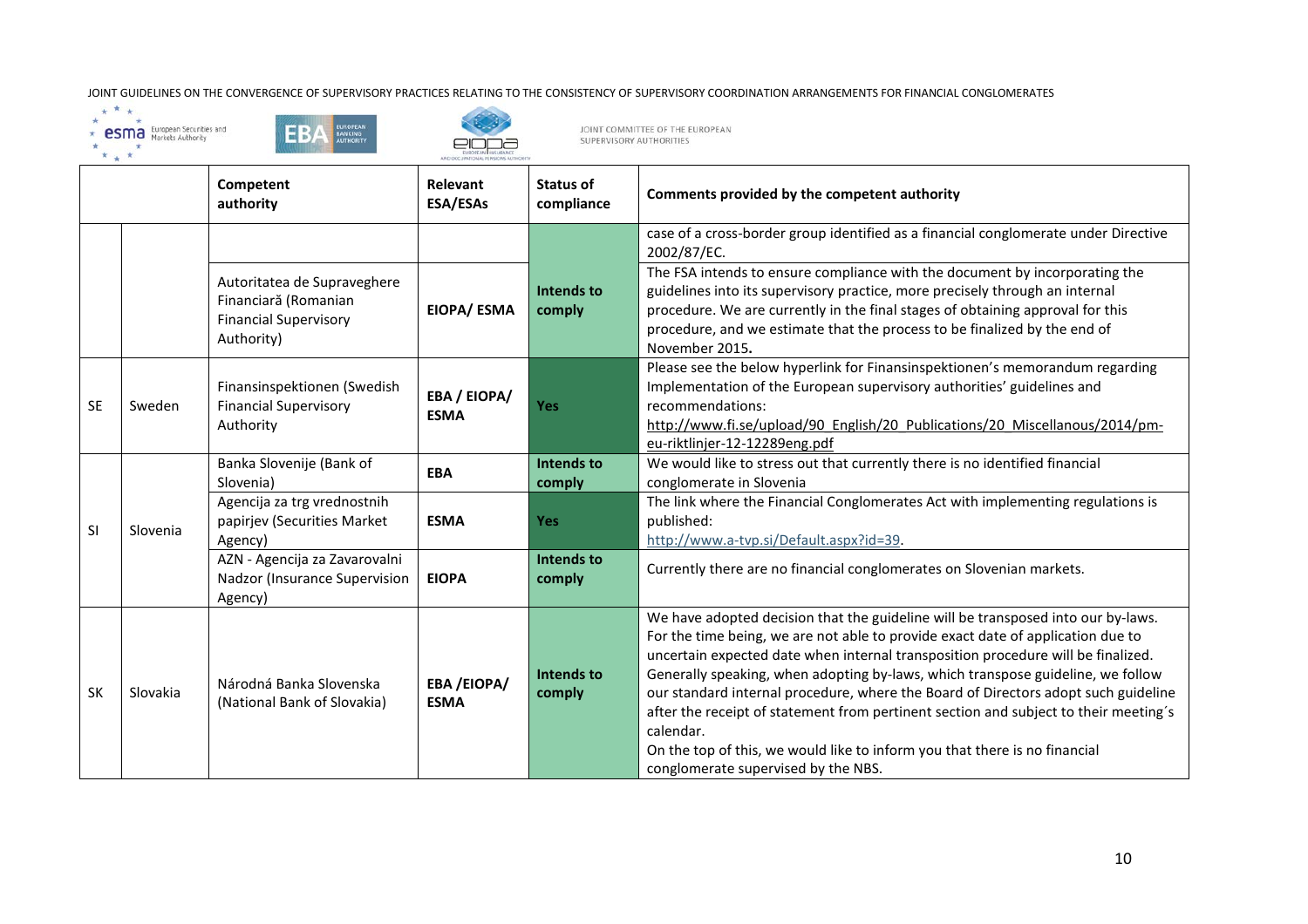





EI

|                |                                                  | Competent<br>authority                                                            | Relevant<br><b>ESA/ESAs</b>       | Status of<br>compliance     | Comments provided by the competent authority                                                                                                                                                                                                                                                                                                                                                                                                                                                     |
|----------------|--------------------------------------------------|-----------------------------------------------------------------------------------|-----------------------------------|-----------------------------|--------------------------------------------------------------------------------------------------------------------------------------------------------------------------------------------------------------------------------------------------------------------------------------------------------------------------------------------------------------------------------------------------------------------------------------------------------------------------------------------------|
|                | United                                           | <b>Prudential Regulation</b><br>Authority (PRA)                                   | <b>EBA/EIOPA</b>                  | <b>Yes</b>                  |                                                                                                                                                                                                                                                                                                                                                                                                                                                                                                  |
| UK             | Kingdom                                          | <b>Financial Conduct Authority</b><br>(FCA)                                       | EBA / EIOPA/<br><b>ESMA</b>       | <b>Yes</b>                  |                                                                                                                                                                                                                                                                                                                                                                                                                                                                                                  |
|                | <b>EU Institutions - Agencies</b>                |                                                                                   |                                   |                             |                                                                                                                                                                                                                                                                                                                                                                                                                                                                                                  |
| ECB            |                                                  |                                                                                   |                                   | Intends to<br>comply        | By the end of 2015. The reasons supporting this decision relate to the time needed<br>to incorporate the provisions of the Joint Guidelines in the internal methodologies<br>and thus ensuring their consistent application within the SSM.<br>This period of time will also accommodate the revision of the SSM Supervisory<br>Manual and the establishment of appropriate communication channels with other<br>relevant competent authorities.                                                 |
|                | <b>EEA - EFTA States</b>                         |                                                                                   |                                   |                             |                                                                                                                                                                                                                                                                                                                                                                                                                                                                                                  |
| IS             | Iceland                                          | Fjármálaeftirlitið (Icelandic<br><b>Financial Supervisory</b><br>Authority - FME) | EBA / EIOPA/<br><b>ESMA</b>       | <b>Intends to</b><br>comply | By 31st December 2015.                                                                                                                                                                                                                                                                                                                                                                                                                                                                           |
| $\mathsf{L}$   | Liechtenst<br>ein                                | Finanzmarktaufsicht - FMA<br>(Financial Market Authority)                         | <b>EBA / EIOPA</b><br><b>ESMA</b> | Intend to<br>comply         | Intends to comply with the Guidelines by the date a relevant institution exists in my<br>jurisdiction.                                                                                                                                                                                                                                                                                                                                                                                           |
| N <sub>O</sub> | Norway                                           | Finanstilsynet (Norwegian<br><b>Financial Supervisory</b><br>Authority            | EBA / EIOPA/<br><b>ESMA</b>       | <b>Intends to</b><br>comply | As of 01.01.2015 there are 6 financial conglomerates with financial holding<br>company located in Norway, however only DNB, Storebrand and Gjensidije have<br>cross border activities. To be fully compliant with the Guidelines, it is necessary to<br>make some adjustments to the College Agreements and MoAs for these companies.<br>The adjustments will be done within reasonable time after the CRD IV and ESA<br>Regulation are incorporated in Norwegian law through the EEA agreement. |
|                |                                                  | European Territories under Article 355(3) TFEU                                    |                                   |                             |                                                                                                                                                                                                                                                                                                                                                                                                                                                                                                  |
| UK-<br>ОT      | United<br>Kingdom<br>Overseas<br>Territorie<br>s | <b>Financial Services Commission</b>                                              | EBA/ESMA                          | <b>Yes</b>                  |                                                                                                                                                                                                                                                                                                                                                                                                                                                                                                  |